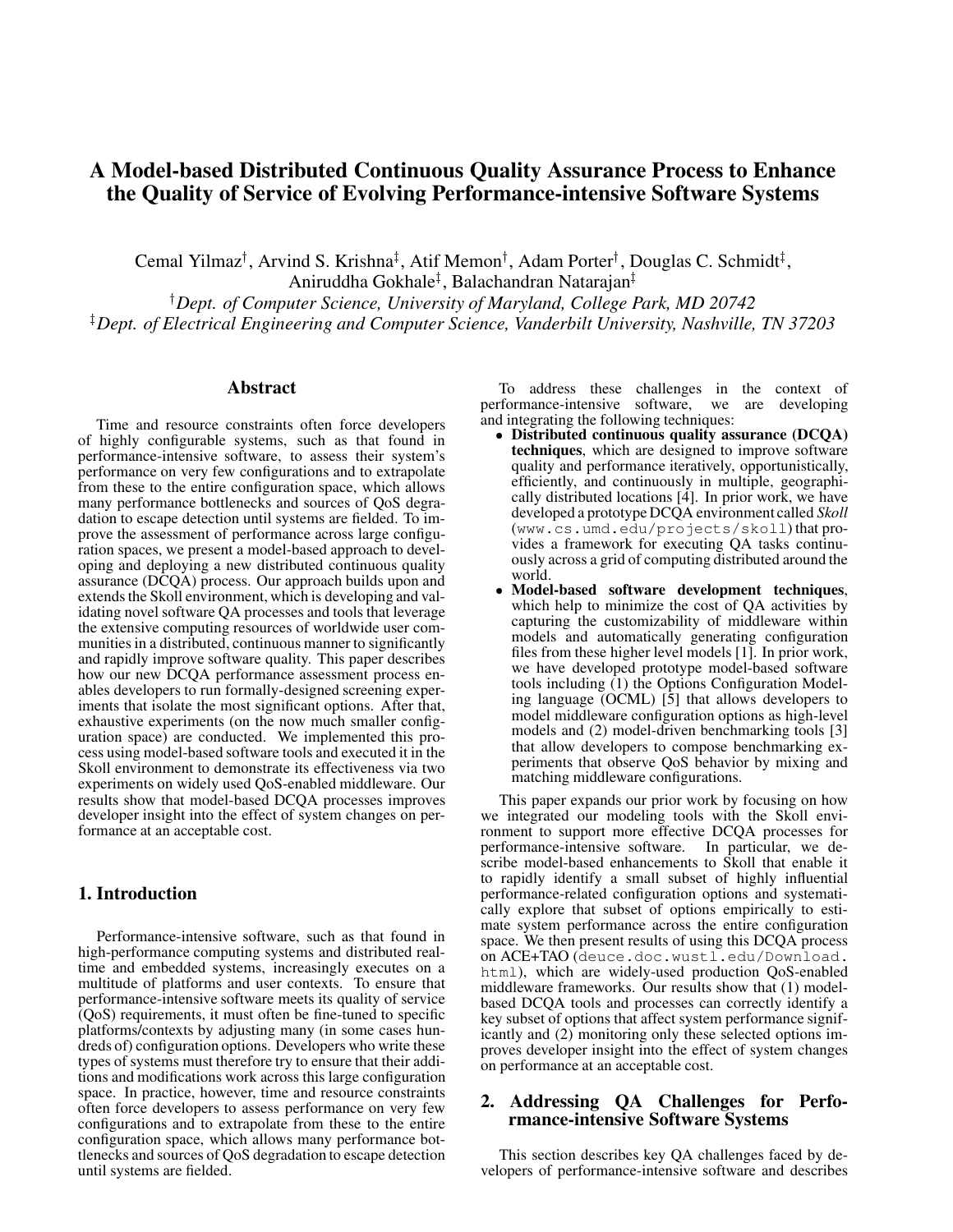how DCQA environments and model-based software development techniques can help to resolve these challenges.

#### **2.1. Challenge 1: Configuration Space Explosion in Performance-intensive Software Systems**

**Context.** Performance-intensive software often provide fine-grained knobs to tune QoS behavior so it can be optimized for particular run-time contexts and application requirements. For example, high-performance web servers (*e.g.*, Apache), object request brokers (*e.g.*, TAO), and databases (*e.g.*, Oracle) have hundreds of options and configuration parameters. General-purpose, one-size-fits-all solutions often have unacceptable QoS for performanceintensive software systems.

**Problem.** To support customizations demanded by users, performance-intensive software must run on many hardware and OS platforms and typically have many options to configure the system at compile- and/or run-time. Highly configurable performance-intensive software can therefore yield an explosion of the *software configuration space*. While the flexibility of many options and configuration parameters promotes customization, it also creates many potential system configurations, each of which deserves extensive QA. As software configuration spaces increase in size and software development resources decrease, it becomes infeasible to handle all QA activities in-house since developers often lack all the hardware, OS, and compiler platforms on which their reusable software artifacts will run.

**Solution approach**  $\rightarrow$  **the Skoll DCQA environment.** To address the QA challenges caused by the explosion of the software configuration space and the limitations of in-house QA processes, we have developed the **Skoll** environment to prototype and evaluate tools necessary to perform "around-the-world, around-the-clock" DCQA processes. Our feedback-driven Skoll environment includes languages for modeling system configurations and their constraints, algorithms for scheduling and remotely executing tasks, and analysis techniques for characterizing faults. Skoll divides QA processes into multiple subtasks that are intelligently and continuously distributed to, and executed by, a grid of computing resources contributed by end-users and distributed development teams around the world. The results of these executions are returned to central collection sites where they are fused together to identify defects and guide subsequent iterations of the DCQA process.

#### **2.2. Challenge 2: Evaluating the QoS of Performance-intensive Software Systems**

**Context.** Performance-intensive software systems run on a multitude of hardware/OS/compiler platforms and provide fine grained knobs to tune QoS behavior.

**Problem.** To evaluate key QoS characteristics of performance-intensive software, QA engineers today often handcraft individual QA tasks (*e.g.*, benchmarking experiments) by writing (1) interface definitions, (2) component implementations,  $(3)$  client test applications, and  $(4)$  scaffolding code. Manually implementing these steps is tedious and error-prone since each step may be repeated many times for every QA experiment. Further, in a handcrafted approach, QA engineers visualize experiments via application source code, which provides an excessively low level of abstraction.

**Solution approach**  $\rightarrow$  **the Benchmark Generation Modeling Language (BGML).** BGML [3] is a model-driven benchmarking tool that allows component middleware QA engineers to (1) visually model interaction scenarios between configuration options and system components using domain-specific building blocks, *i.e.*, capture software variability in higher-level models rather than in lower-level source code, (2) automate benchmarking code generation and reuse QA task code across configurations, (3) generate control scripts to distribute and execute the experiments to users around the world to monitor QoS performance behavior in a wide range of execution contexts, and  $(4)$  enable evaluation of multiple performance metrics, such as throughput, latency, jitter, and other QoS criteria.

#### **2.3. Challenge 3: Assessing QoS of Performanceintensive Software Across Large Configuration Spaces**

**Context.** As developers create and modify their performance-intensive software systems, they often conduct benchmarking experiments to identify when changes negatively affect performance. Due to time and resource constraints, however, these experiments are typically executed on a very small number of default configurations. While this provides some data, it leaves substantial portions of the entire configuration space unevaluated, allowing performance problems to escape detection until the software is fielded. To close this gap, developers of performance-intensive software could use the BGML modeling language together with the Skoll DCQA environment to gather a much wider sampling of performance data.

**Problem.** Although Skoll and BGML provide an infrastructure for performing large-scale QA, the configuration spaces of performance-intensive software systems are often so large that brute force processes are still infeasible. For example, the ACE+TAO systems have  $\sim$  500 configuration options, with over  $2^{500}$  potential combinations. To be effective for highly configurable performance-intensive software systems, therefore, DCQA processes must generally include some type of *adaptation strategy* to efficiently navigate large configuration spaces.

**Solution** approach  $\rightarrow$  Applying experimental design the**ory for configuration space reduction.** As software systems change, developers often run regression tests to detect unintended functionalside effects. In addition to functionality, developers of performance-intensive systems must also be wary of unintended effects on QoS. They will therefore periodically run performance benchmarking tests to detect such problems. As described in Section 1, however, QA efforts can be confounded in highly configurable systems due to the enormous configuration space. Moreover, time and resource constraints (and high change frequencies) severely limit the number of configurations that can be examined.

As a result developers get a *very* limited view of their system's QoS which means that problems not readily seen in the few tested configurations can escape detection until the systems are fielded.

To address these problems, we developed the *main effects screening* DCQA process, which is performed in the following two phases:

- **Phase 1.** We execute a large-scale, formally-designed experiment across the Skoll grid. As part of this experiment, we run benchmarks on a wide-ranging, but sparsely distributed, set of configurations. These configurations are selected using a class of experimental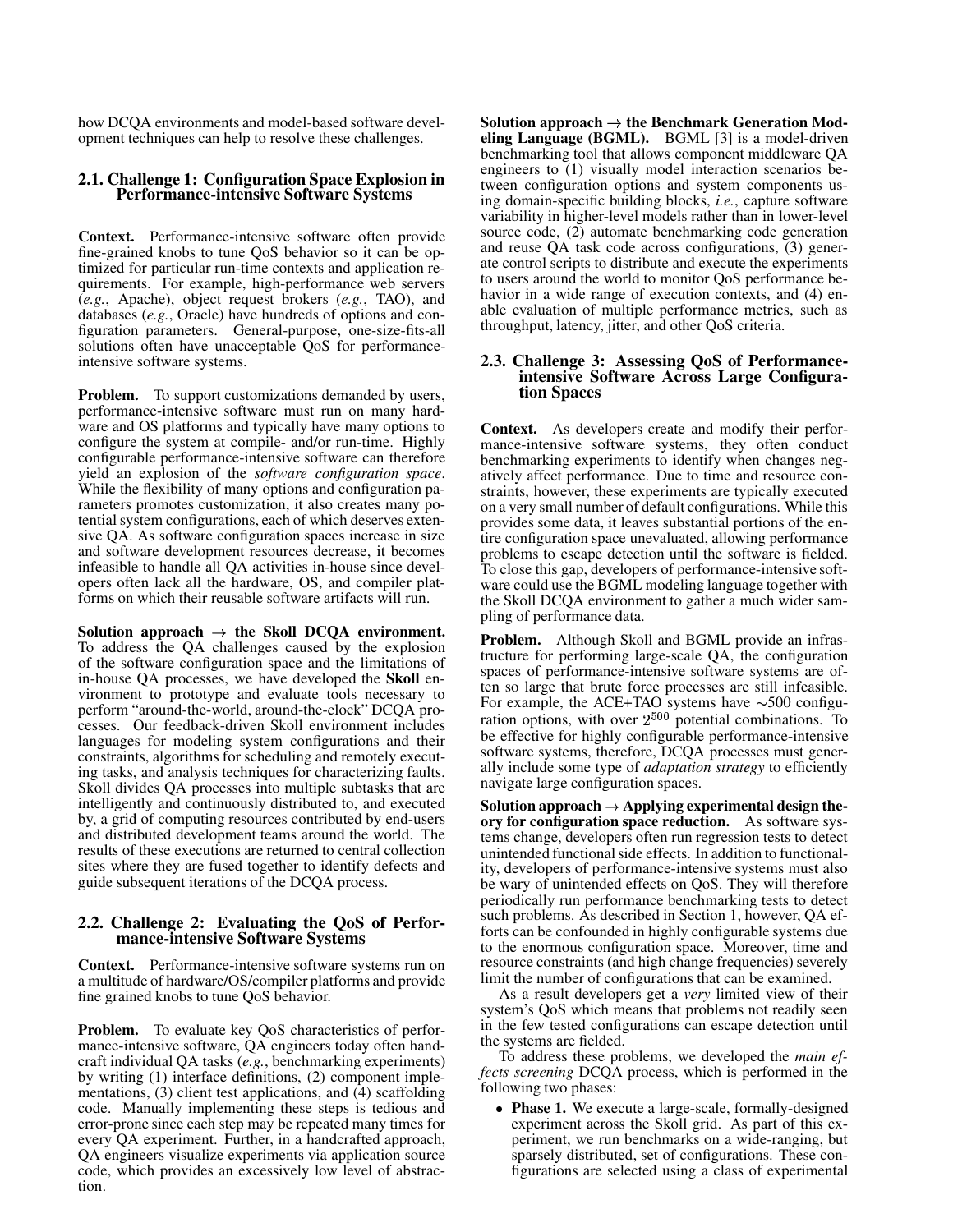designs called *screening designs* [6], which are highly economical and can reveal individual options that significantly affect performance (colloquially, these are referred to as first-order or "main" effects). These designs are economical since they are not intended to detect high-order interaction effects (*i.e.*, significant interactions between, *e.g.*, five different options). The choice of significance level at which to separate significant from non-significant options can be set by QA process engineers.

- **Phase 2.** Once we have identified the main effects, we only focus on them, effectively reducing the configuration space to just these few options. The process continues executing using only in-house resources. Each time the system changes, we exhaustively benchmark all combinations of the first-order options, while using default (or random) settings for the remaining options. Our intent is that by focusing only on the first-order options, we can greatly reduce the configuration space, while at the same time capture a much more complete picture of the system's QoS. This data is plotted and maintained on the system's build scoreboard (*e.g.*, www.dre.vanderbilt.edu/Stats). Since the main effects might change over time, the process can be restarted periodically to recalibrate the main effects options.

#### **2.4. Putting It All Together**

Now that we described how we addressed the QA challenges of performance-intensive software systems, we explain how we have integrated BGML with the existing Skoll prototype to support the *main effects screening* DCQA process described in Section 2.3.

1. A QA engineer defines a test configuration using BGML models. The necessary experimentation details are captured in the models, *e.g.*, the configuration options examined during main effects screening, the IDL interface exchanged between the client and the server, and the benchmark metric performed by the experiment.

2. The QA engineer then uses BGML to interpret the model. The paradigm interpreter parses the modeled CORBA middleware configuration options and generates the required configuration files to configure the underlying CORBA middleware. The BGML paradigm interpreter then generates the required benchmarking code, *i.e.*, IDL files, the required header and source files, and necessary script files to run the experiment.

3. When users register with the Skoll infrastructure they obtain the Skoll client software and configuration template. 4. Clients execute steps in the main effects screening experiment and return the result to the Skoll server, which updates its internal database. When prompted by developers, Skoll displays execution results using an on demand scoreboard. This scoreboard displays graphs and charts for QoS metrics, *e.g.*, performance graphs, latency measures and foot-print metrics.

## **3. Feasibility Study**

This section describes a feasibility study that assesses the implementation cost and the effectiveness of the main effects screening process on a large performance-intensive software system.

**Experimental process.** We use the following experimental process to evaluate our approach:

**Step 1: Subject Application.** We used ACE v5.4 + TAO  $v1.4$  [ $2$ ] + CIAO v0.4 for this study. CIAO is a QoS-enabled implementation of CCM and it supports components, which simplifies the development of DRE applications by enabling developers to declaratively provision QoS policies end-toend when assembling a system.

**Step 2: Application Scenario.** Due to recent changes made to the message queueing strategy, the developers of ACE+TAO+CIAO are concerned with measuring two performance criteria: (1) the latency for each request, and (2) total message throughput (events/second) between the ACE+TAO+CIAO client and server. For this version of ACE+TAO+CIAO, the developers identified 14 run-time options they felt affected latency and throughput. Each option is binary as shown in Table 1 and the entire configuration space is  $2^{14} = 16,384$ .

**Step 3: BGML Tool.** ACE+TAO+CIAO QA engineers used the BGML tool as described below to generate the screening experiments to quantify the behavior of latency and throughput.

- Using the BGML modeling paradigm QA engineers composed the experiment.

- In the experiment modeled, QA engineers associate the QoS characteristic (in this case roundtrip latency and throughput) that will be captured in the experiment.

- Using the experiment modeled, BGML interpreters generate the benchmarking code required to set-up, run and teardown the experiment. The files generated include, component implementation files (.h, .cpp), IDL files (.idl), Component IDL files (.cidl) and Benchmarking code (.cpp) files. The generated file is executed and QoS characteristics are measured.

**Step 4: Application of the Main Effects Screening Process.** In this step, our main concern is to find the firstorder effects of configuration options; we are not interested in higher-order (interaction) effects. We decided to use a resolution IV screening design, which means that, among other things, that no main effects are aliased with any other main effects or with any two-factor interactions. The final screening design examines 14 factors in  $2^5 = 32$  runs, which is a  $2<sup>9</sup>$  fraction of the exhaustive design.

**Step 5: Generating Variation for the Entire Configuration Space.** For comparison purposed, we also obtained the performance variation for the entire configuration space, *i.e.*, 16,384 configurations. It took 48 hours of computer time to run all the benchmarking experiments.

**Results.** Across the entire configuration space, only options o2 and o10 have a significant effect on the latency. This result was surprising to ACE+TAO+CIAO developers since they thought that all 14 run-time options would contribute substantially to latency. The same result appears for latency variation and for throughput. Therefore, only options 02 and o10 show a significant effect on performance.

Looking instead at just the 32 data points from the "screening" design we see that we would draw the exact same conclusion. That is the screening design gave us the same information at a fraction of the cost. Note that the time needed to run the 32 configurations was about 6 minutes.

The second phase of the process used the information that o2 and o10 are important options to generate all possible (in this case 4) configurations for the binary options o2 and o10. Default values were assigned to the remaining options. The latency and throughput were measured for these 4 configurations.

The results of the second phase are that distributions obtained from the screening experiments are very similar to the ones obtained from the exhaustive runs and the medians,